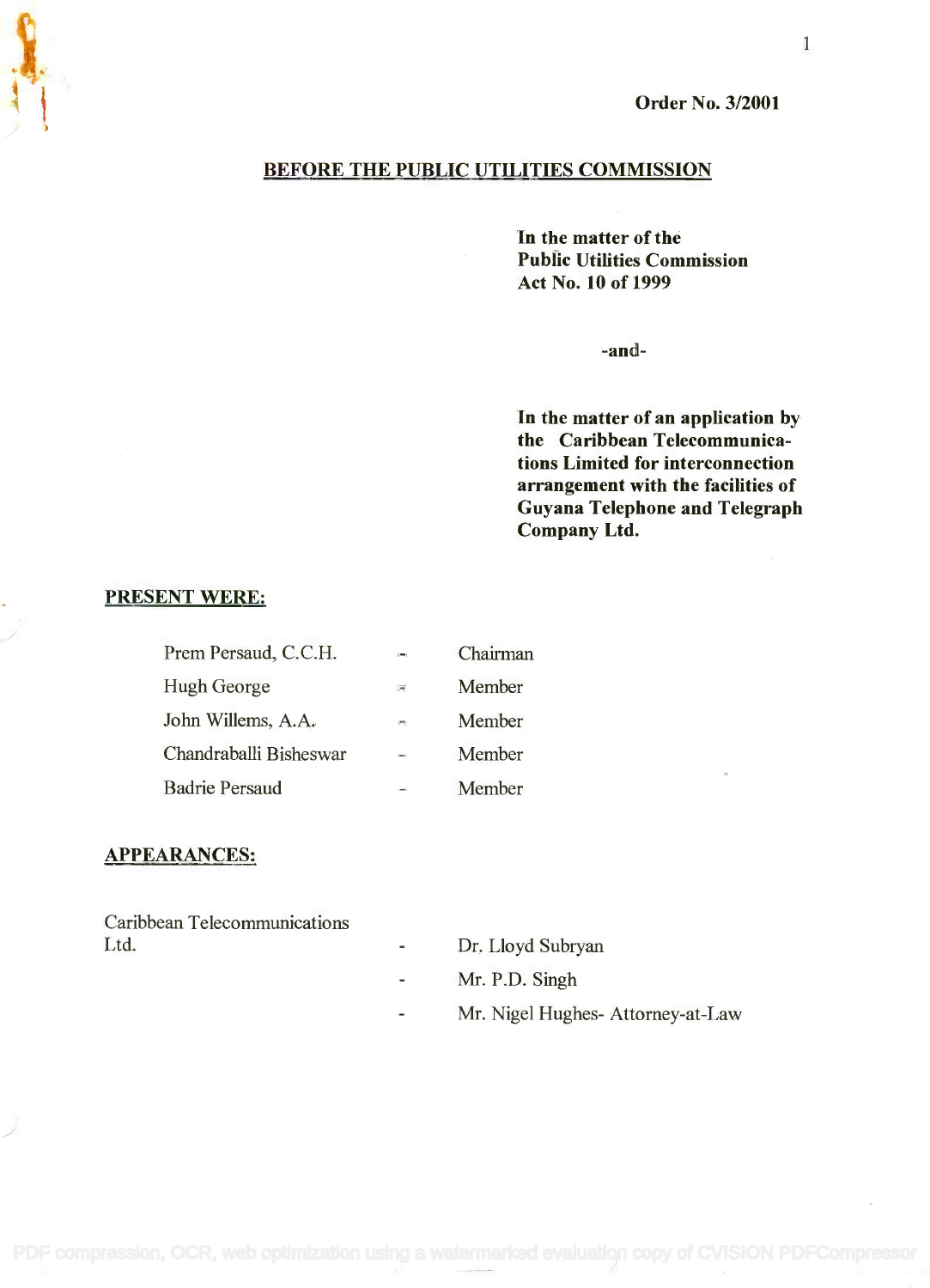Guyana Telephone and Guyana Telephone and

| Telegraph Company Ltd. | ٠                        | Ms. Sonita Jagan                         |
|------------------------|--------------------------|------------------------------------------|
|                        | $\overline{\phantom{a}}$ | Mr. Godfrey Statia                       |
|                        | $\overline{\phantom{a}}$ | Mr. Gene Evelyn                          |
|                        | ٠                        | Mr. K. Massiah, S.C. - Attorney-at-law   |
|                        | ë.                       | Mr. Rex McKay S.C.- Attorney-at-Law      |
|                        | $\frac{1}{\sqrt{2}}$     | Mr. M. Fitzpatrick, S.C.-Attorney-at-Law |
|                        |                          |                                          |

Guyana Consumers' Association Guyana Consumers' Association And Consumers Advisory Bureau - Ms. E. Cox, Chairperson

The matter engaged the attention of the Commission and was heard on the 14<sup>th</sup> December 2000: 10<sup>th</sup> January 2001: 15<sup>th</sup> March 2001: 16<sup>th</sup> March 2001: 29<sup>th</sup> March 2001 and 23rd April 2001. 2001 and 23 rd April 2001.

# DECISION

By Order No. 4/97 dated  $27<sup>th</sup>$  October, 1997, the Public Utilities Commission under the Chairmanship of Mr. P.J. Menon, granted interconnection to the applicant under the Chairmanship of Mr. P.J. Menon, granted interconnection to the applicant Company to operate in the Berbice Area. The Order dealt with two areas and referred to Company to operate in the Berbice Area. The Order dealt with two areas and referred to the locations for which the application was granted. As the Commission noted "CTL the locations for which the application was granted. As the Commission noted "CTL proposed initially to provide its services at Skeldon and New Amsterdam". proposed initially to provide its services at Skeldon and New Amsterdam".

The applicant Company subsequently applied to the Commission in the year 2000 The applicant Company subsequently applied to the Commission in the year 2000 seeking interconnection in Georgetown basing its claim on the grounds that the Order seeking interconnection in Georgetown basing its claim on the grounds that the Order 4/97 encompassed the entire country. It accordingly seeks an Order that the Commission 4/97 encompassed the entire country. It accordingly seeks an Order that the Commission orders GT&T to grant same, since requests to GT&T have failed to move them. orders GT&T to grant same, since requests to GT&T have failed to move them.

The applicant Company wants the Order for interconnection to be made, and The applicant Company wants the Order for interconnection to be made, and when they have set up business, then the agreement with GT&T concerning all the relevant issues will be worked out. relevant issues will be worked out.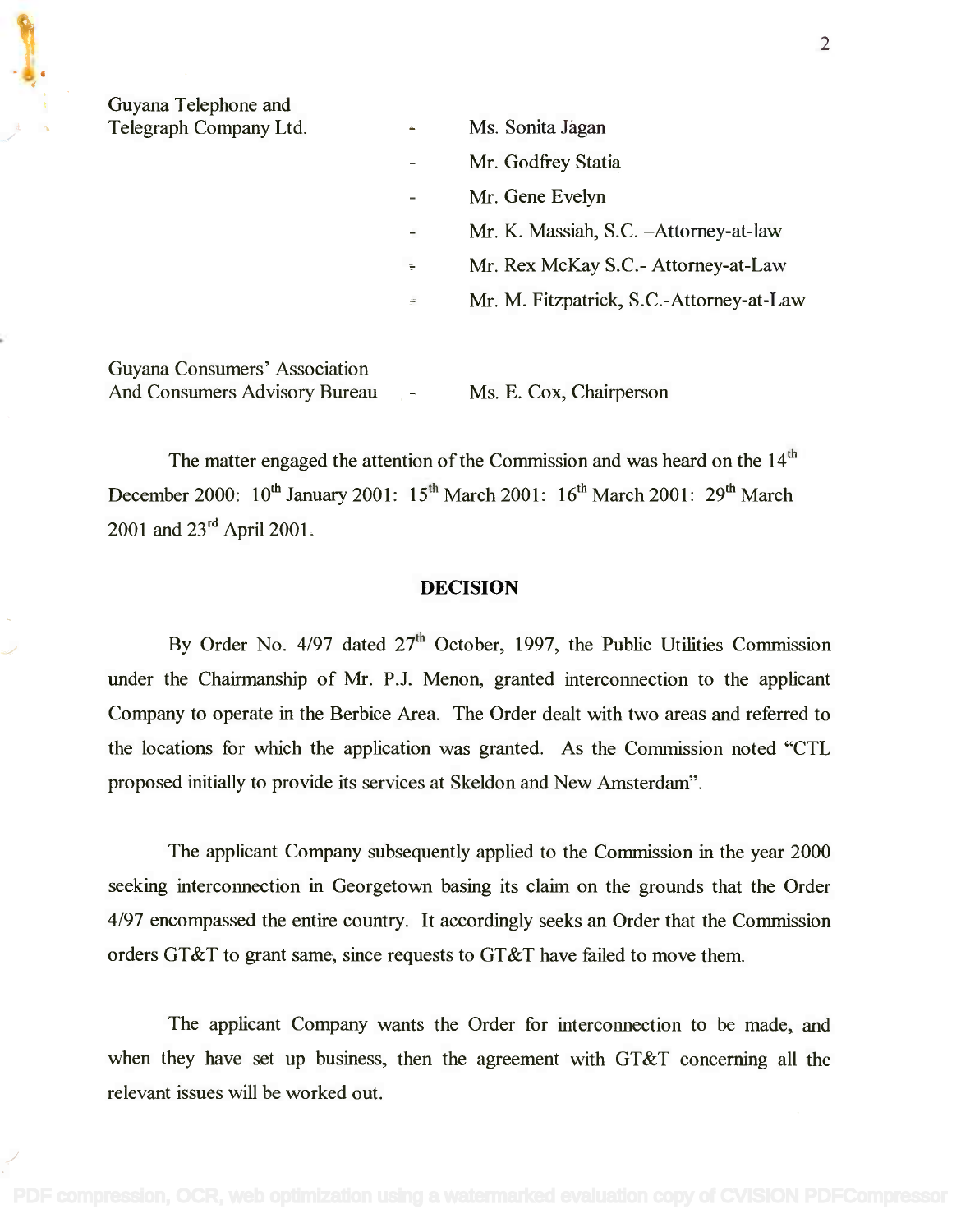This Commission is wary of such an approach. Order 4/97 stipulated that GT&T should grant interconnection facilities for CTL's Cellular Radio telephone Service, and should grant interconnection facilities for CTL's Cellular Radio telephone Service, and pending a final decision CTL and GT&T shall share CTL's domestic long and net pending a final decision CTL and GT&T shall share CTL's domestic long and net international revenues: and it went on, "when we make a final decision in the matter, international revenues: and it went on, "when we make a final decision in the matter, adjustments found necessary in regard to sharing of revenues will be made which, if so adjustments found necessary in regard to sharing of revenues will be made which, if so required in the interest of justice, will be made retrospectively." required in the interest of justice, will be made retrospectively."

The matter was never finalised and is now in dispute between the parties. CTL is The matter was never finalised and is now in dispute between the parties. CTL is claiming that GT&T owes it about sixteen million dollars (\$16,000,000), whereas GT&T claiming that GT&T owes it about sixteen million dollars (\$16,000,000), whereas GT&T contends that this in false, but that CTL owes it instead about a half a million dollars contends that this in false, but that CTL owes it instead about a half a million dollars (\$500,000). (\$500,000).

This Commission invited CTL to pursue the claim before us and advised by Order This Commission invited CTL to pursue the claim before us and advised by Order dated  $14<sup>th</sup>$  December 2000, that the terms and conditions be worked out between the parties, and they were at liberty to seek the assistance of staff of the Commission. parties, and they were at liberty to seek the assistance of staff of the Commission.

Counsel for the applicant Company explained that negotiating with GT&T was a waste of Counsel for the applicant Company explained that negotiating with GT&T was a waste of time and he did not hold out any prospect for success. He said his client will go through time and he did not hold out any prospect for success. He said his client will go through the motion. the motion.

GT&T has filed draft copies of an agreement, specification, index, service description, definition and tariff schedules. But despite requests to the applicant description, definition and tariff schedules. But despite requests to the applicant Company by the Commission to submit answers and counter proposals, none was Company by the Commission to submit answers and counter proposals, none was forthcoming. They were insisting that they were entitled to interconnection per se. Their forthcoming. They were insisting that they were entitled to interconnection per se. Their Counsel urged that they are entitled to interconnection in Georgetown; that the Commission has the power at any stage to make recommendation or to determine the Commission has the power at any stage to make recommendation or to determine the rate. "But let us have connection" he urged. rate. "But let us have connection" he urged.

At the sittings we heard important and interesting discussions and contributions At the sittings we heard important and interesting discussions and contributions from both Mr. Hughes for the applicant Company and representatives of GT&T. They from both Mr. Hughes for the applicant Company and representatives of GT&T. They touched on interconnection, rates and co-location. Counsel for CTL was maintaining that touched on interconnection, rates and co-location. Counsel for CTL was maintaining that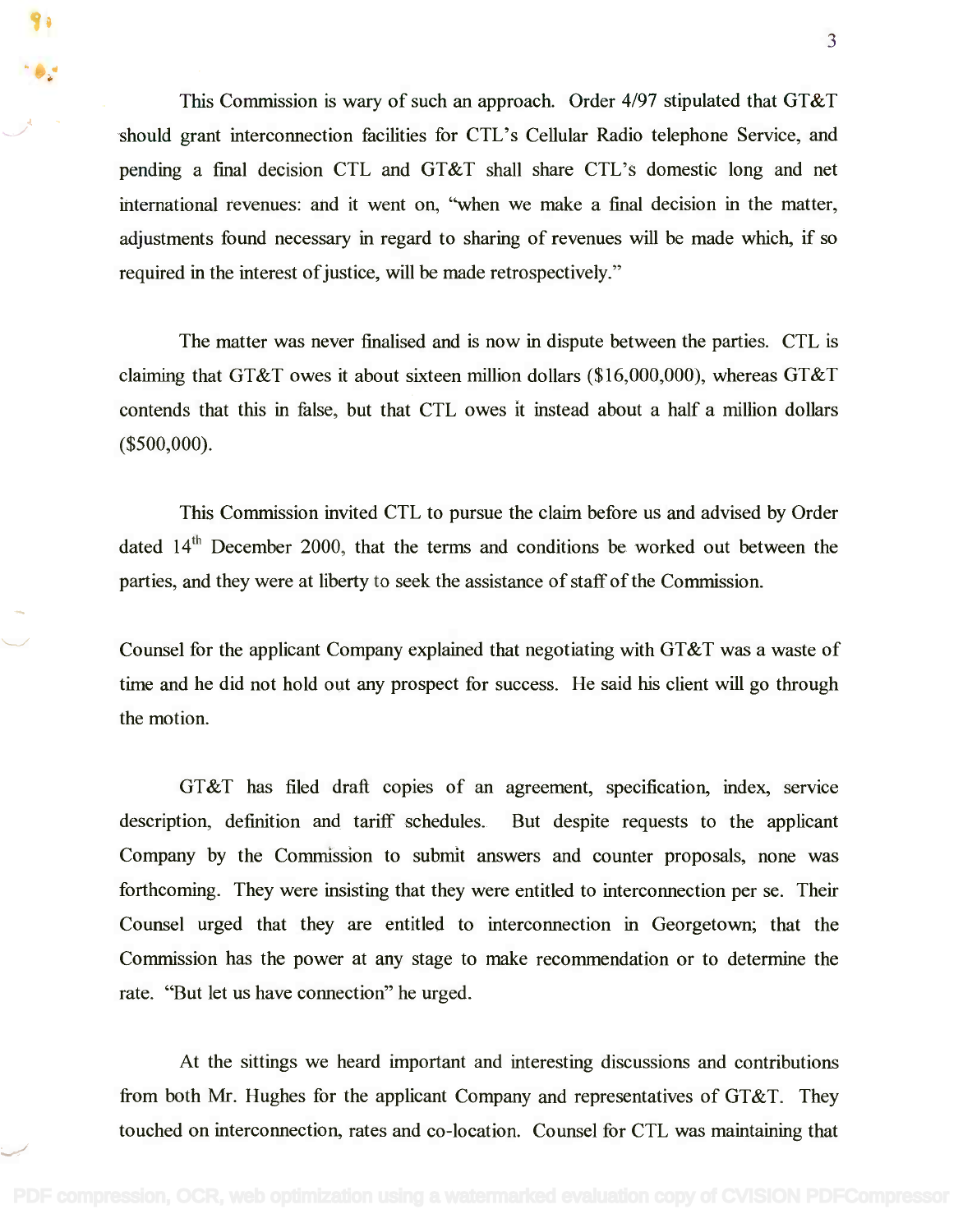the Commission should grant interconnection and then fix rates and other charges at a the Commission should grant interconnection and then fix rates and other charges at a ater stage.

> CTL eventually submitted tariff of their proposed rates only on the 19<sup>th</sup> April, 2001, and the Commission considered that also. But CTL has not provided any 2001, and the Commission considered that also. But CTL has not provided any information with respect to the cost to terminate a call on its network. The Commission information with respect to the cost to terminate a call on its network. The Commission accordingly considered the submissions by GT&T, and international benchmark for fixed accordingly considered the submissions by GT&T, and international benchmark for fixed and mobile networks termination. and mobile networks termination.

# We accordingly make the following orders:

- (a) That GT&T grant interconnection facilities for CTL's Cellular Radio (a) That GT&T grant interconnection facilities for CTL's Cellular Radio Telephone Service and allow switching on of CTL's Cellular Radio Telephone Service and allow switching on of CTL's Cellular Radio Telephone Service on or before 31<sup>st</sup> May 2001.
- (b) that GT&T facilitate co-location of CTL's apparatus at their premises:
- (c) having accepted the tariff submitted and requested by CTL, we order that (c) having accepted the tariff submitted and requested by CTL, we order that the following rates be charged to CTL's customers –

| (i)    | <b>Activation</b> fee | \$4,500.00                        |
|--------|-----------------------|-----------------------------------|
| (ii)   | Re-activation fee     | \$1,000.00                        |
| (iii)  | Monthly access charge | \$2,150.00                        |
| (iv)   | Free minutes-airtime  | First 20 minutes per month        |
| (v)    | Peak hours rates      | \$40.00 per minute                |
| (vi)   | Off peak hour rates   | $$25.00$ per minute               |
| (vii)  | <b>Peak Hours</b>     | $6.00$ a.m. to $6.00$ p.m.        |
|        |                       | <b>Mondays to Fridays</b>         |
| (viii) | <b>Off Peak hours</b> | 6.00 p.m. from Fridays until 6.00 |
|        |                       | a.m. on the following Monday, and |
|        |                       | all public holidays.              |

/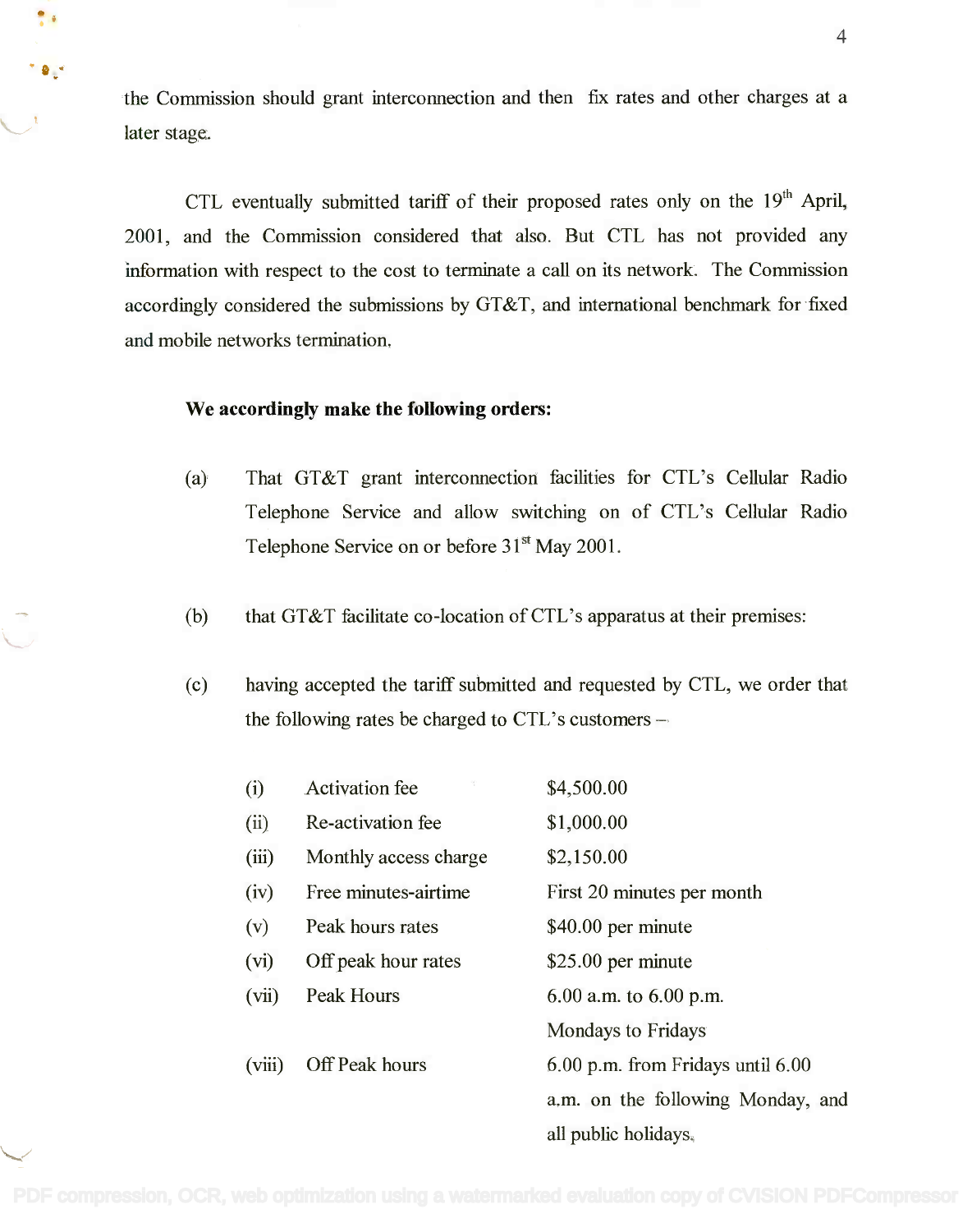### (d) International Rates

#### (i) Outbound international calls (i) Outbound international calls

CTL customers shall pay the following rate for outbound CTL customers shall pay the following rate for outbound international calls international calls -

CTL approved airtime rates above set-out, plus the international CTL approved airtime rates above set-out, plus the international rates approved by the Commission as hereby set out in the attachment hereto. attachment hereto.

CTL is ordered to pay to GT&T the international settlement rate CTL is ordered to pay to GT&T the international settlement rate plus the interconnection charge to GT&T's fixed network for plus the interconnection charge to GT&T's fIxed network for outbound international calls. outbound international calls.

(ii) Incoming International Calls

With respect to incoming international calls to CTL's network, With respect to incoming international calls to CTL's network, GT&T is ordered to split the international settlement rate in the GT&T is ordered to split the international settlement rate in the rate of 50/50 with CTL. rate of *50/50* with CTL.

There shall be no charge levied on customers for incoming There shall be no charge levied on customers for incoming international calls. international calls.

- (e) For the connection and administrative charge CTL shall pay to GT&T a (e) For the connection and administrative charge CTL shall pay to GT&T a one time payment of US\$5000: before the interconnection is made. one time payment ofUS\$5000: before the interconnection is made.
- In terms of Section 41 of the Public Utilities Commission Act No. 10 of (f) In terms of Section 41 of the Public Utilities Commission Act No. 10 of 1999 CTL cannot demand or receive a greater or lesser rate then the rates 1999 CTL cannot demand or receive a greater or lesser rate then the rates specified above but it shall be lawful for it, with the permission of the specifIed above but it shall be lawful for it, with the permission of the Commission to demand and receive from a consumer any special rates Commission to demand and receive from a consumer any special rates agreed by the customer and the Utility. agreed by the customer and the Utility.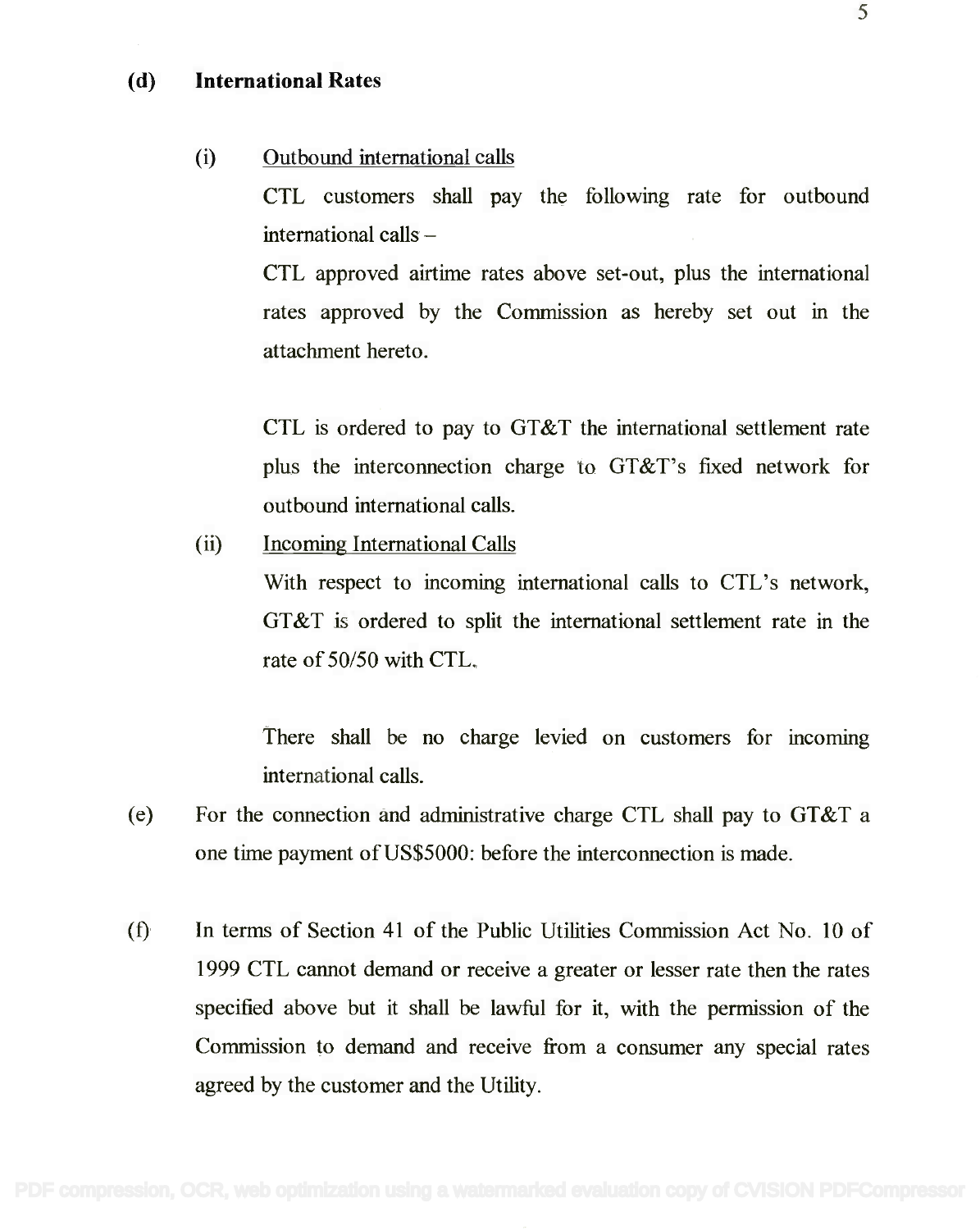#### Interconnection Rates

CTL shall pay to GT&T the following as interconnection rates from CTL shall pay to GT &T the following as interconnection rates from CTL's Mobile Service:- CTL's Mobile Service:-

| - from mobile to fixed  | \$7.00 per minute |
|-------------------------|-------------------|
| - from mobile to mobile | \$7.00 per minute |

GT&T shall pay to CTL the following interconnection rates from GT &T shall pay to CTL the following interconnection rates from GT&T to CTL Mobile Service, namely:- GT &T to CTL Mobile Service, namely:-

| - from fixed to mobile  | \$7.00 per minute |
|-------------------------|-------------------|
| - from mobile to mobile | \$7.00 per minute |

All the above rates are temporary rates to be revisited within six months. They All the above rates are temporary rates to be revisited within six months. They are inclusive of interconnection charges. In terms of Section 70 and 83 of the are inclusive of interconnection charges. In terms of Section 70 and 83 of the Public Utilities Commission Act No. 10 of 1999, the Commission further orders Public Utilities Commission Act No. 10 of 1999, the Commission further orders that at the end of each month commencing June, 2001 CTL shall submit to that at the end of each month commencing June, 2001 CTL shall submit to the Commission the following: the Commission the following:

- (0 call minutes to its Mobile Network (i) call minutes to its Mobile Network
	- (a) from its own mobile network (a) from its own mobile network
	- (b) from GT&T's mobile network (b) from GT&T's mobile network
	- $(c)$  from GT&T's fixed line
- (ii) call minutes from CTL's Network (ii) call minutes from CTL's Network
	- (a) to its own mobile network (a) to its own mobile network
	- (b) to GT&T's mobile network (b) to GT&T's mobile network
	- $(c)$  to GT&T's fixed line

(iii) amounts payable and receivable from GT&T.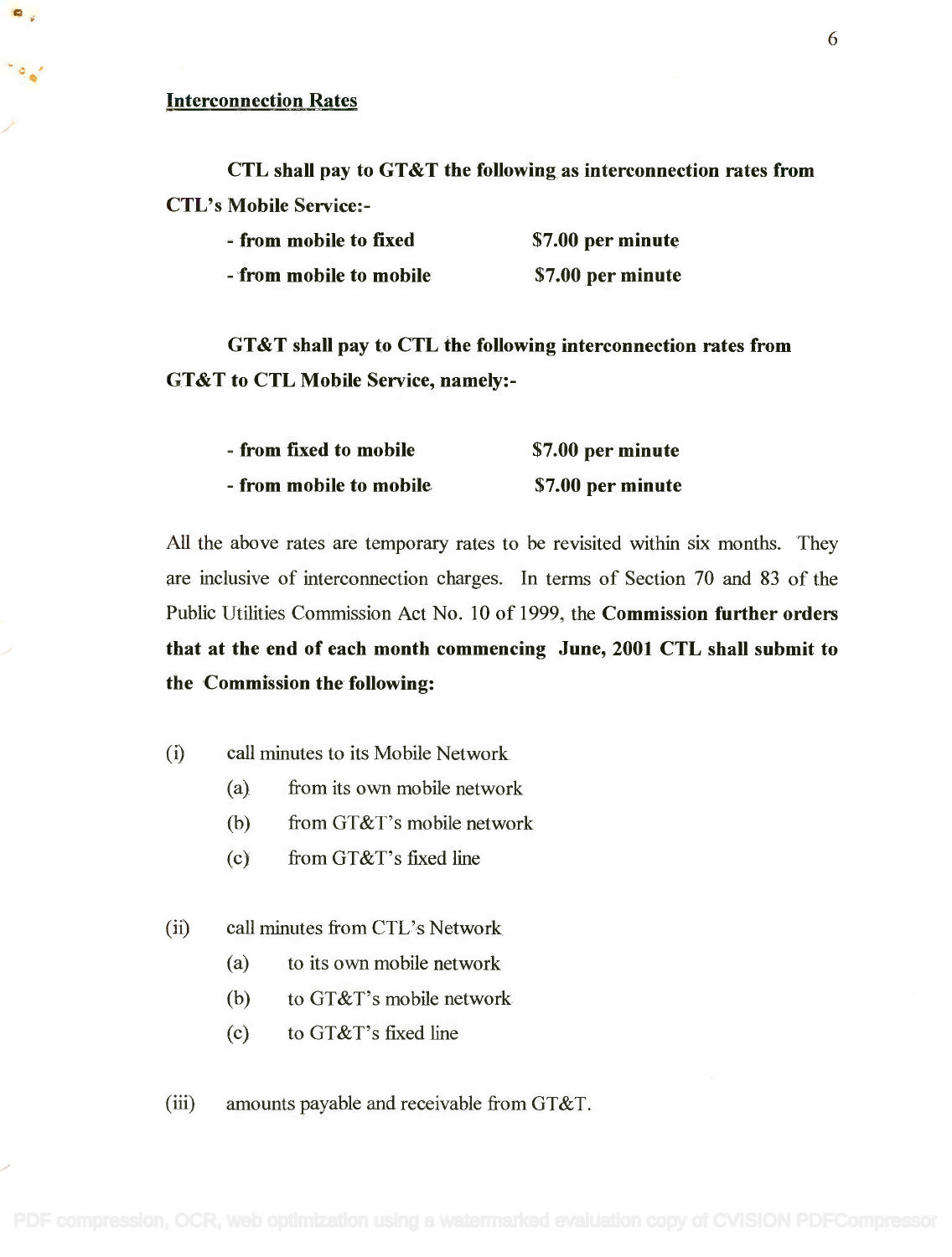- (iv) number of customers at the end of each month, and
- (v) Both CTL and GT&T must send reports to each other within fifteen (15) (v) Both CTL and GT&T must send reports to each other within fifteen (15) days of the close of each month, specifying detail type of traffic and appropriate charges, and each should settle with the other payment within appropriate charges, and each should settle with the other payment within fourteen (14) days of such report. Copies of these reports must be filed fourteen (14) days of such report. **Copies of these reports must be filed** with the Commission. **with the Commission.**

Our findings reflect the current intentions of the Commission, based on Our findings reflect the current intentions of the Commission, based on information available to it at this time. They do not represent a fixed commitment and information available to it at this time. They do not represent a fixed commitment and may be changed in light of new information. may be changed in light of new information.

We invite both parties to meet as early as possible hereafter, to work out and seek We invite both parties to meet as early as possible hereafter, to work out and seek to agree to such terms and conditions necessary for a smooth working relationship to agree to such terms and conditions necessary for a smooth working relationship between themselves and in the interest of the consumers. Should they fail to agree they between themselves and in the interest of the consumers. Should they fail to agree they are at liberty to approach the Commission who will seek to resolve their differences. are at liberty to approach the Commission who will seek to resolve their differences.

Dated this  $8<sup>th</sup>$  day of May, 2001.

 $ll$ Prem Persaud C.C.H. Chairman *.f~* **.......................................**

Hugh George Member */* Hugh K. Keor **.. .. .. .. .. 7. .. .. .. .. .. ~ .. .. .. .. .. .. .. .. .**

John Willems A.A.  $.7\%$ **..................................** *V*

le. Si *...k: 4.~.~ .*

Chandraballi Bisheswar **Chandraballi Bisheswar**

<sup>~</sup> .

Badrie Persaud

- 
- Member

Member

Member

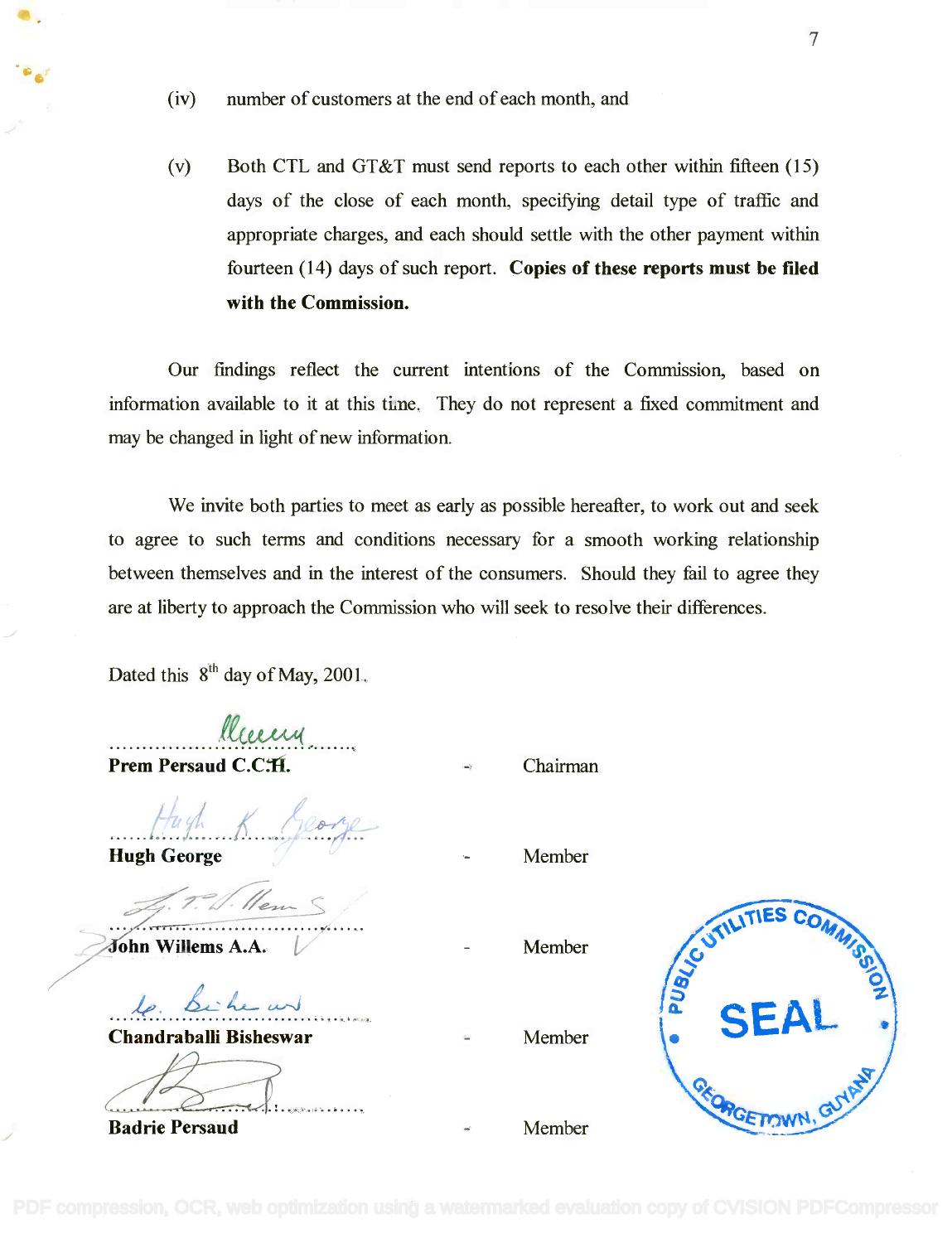| <b>COUNTRY</b>            | <b>FEAK RATES</b> | OFF PEAK RATES | <b>COUNTRY</b>              | <b>FEAK RATES</b> | <b>OFF PEAK</b> |  |
|---------------------------|-------------------|----------------|-----------------------------|-------------------|-----------------|--|
| 1. AFGHANISTAN            | 500.9             | 350.63         | <b>36.CAYMAN ISLANDS</b>    | 102.34            | 71.64           |  |
| 2. ALASKA                 | 267.7             | 187.39         | 37.CENT. AFR.REP.           | 416.54            | 291.58          |  |
| 3. ALBANIA                | 189.14            | 132.4          | 38.CHAD                     | 416.54            | 291.58          |  |
| 4. ALGERIA                | 441.33            | 308.93         | 39.CHILE                    | 304.02            | 212.81          |  |
| 5. AMERICAN SAMOA         | 189.14            | 132.4          | 40.CHINA                    | 473.75            | 331.63          |  |
| 6. ANDORRA                | 349.52            | 244.66         | 41.COLUMBIA                 | 306.24            | 214.37          |  |
| 7. ANGOLA                 | 363.15            | 254.21         | 42.COMORCS                  | 416.54            | 291.58          |  |
| 8. ANGUILLA               | 91.68             | 64.18          | 43.CONGO REPUBLIC           | 439.5             | 307.65          |  |
| 9. ANTIGUA                | 72.24             | 50.57          | 44.COOK ISLANDS             | 189.14            | 132.4           |  |
| 10.ARGENTINA              | 344.59            | 241.21         | <b>45.COSTA RICA</b>        | 266.98            | 186.88          |  |
| 11.ARUBA                  | 147.76            | 103.43         | 46.CUBA                     | 366.46            | 256.52          |  |
| <b>12.ASCENSION ISLS.</b> | 439.42            | 307.6          | 47.CYPRUS                   | 266.15            | 186.3           |  |
| 13.AUSTRALIA              | 281.73            | 197.21         | 48.CZECHOSLOVAKIS           | 386.02            | 270.21          |  |
| 14.AUSTRIA                | 351.15            | 245.81         | 49.DENMARK                  | 378.78            | 265.15          |  |
| 15.AZORES                 | 377.31            | 264.12         | 50.DJIBOUTI                 | 270.18            | 189.12          |  |
| 16.BAHAMAS                | 345.33            | 241.73         | 51.DOMINICA                 | 112.49            | 78.74           |  |
| 17.BAHRAIN                | 336.57            | 235.6          | 52. DOMINICAN REP.          | 330.72            | 231.5           |  |
| 18.BANGLADESH             | 437.79            | 306.45         | 53.ECUADOR                  | 329.7             | 230.79          |  |
| 19.BARBADOS               | 72.24             | 50.57          | 54.EGYPT                    | 500.96            | 350.67          |  |
| 20.BELGIUM                | 369.74            | 258.82         | 55.EL SALVADOR              | 455.01            | 318.51          |  |
| 21.BELIZE                 | 328.18            | 229.72         | <b>56.EQUATORIAL GIUNEA</b> | 270.18            | 189.12          |  |
| 22.BENIN                  | 416.54            | 291.58         | 57.ERITREA                  | 379.07            | 265.35          |  |
| 23.BERMUDA                | 101.41            | 70.99          | 58.ESTONIA                  | 381.12            | 266.78          |  |
| 24. BHUTAN                | 270.18            | 189.12         | 59.ETHIOPIA                 | 553.49            | 387.44          |  |
| 25.BOLVIA                 | 417.52            | 292.26         | <b>60.FAEROE ISLANDS</b>    | 302.11            | 211.48          |  |
| 26. BOTSWANA              | 378.94            | 265.26         | 61. FALKLAND ISLANDS        | 490.1             | 343.07          |  |
| 27.BRAZIL                 | 271.68            | 190.18         | 62.FIJI                     | 302.11            | 211.48          |  |
| 28.BRUNE!                 | 405.1             | 283.57         | 63.FINLAND                  | 357.69            | 250.38          |  |
| 29.BULGARIA               | 379.11            | 265.38         | 64.FRANCE                   | 342.24            | 239.57          |  |
| <b>30.BURKINA FASSO</b>   | 439.42            | 307.6          | <b>65.FRENCH GUIANA</b>     | 249.8             | 174.86          |  |
| 31.BURUNDI                | 416.54            | 291.58         | 66 FRENCH POLYNESIA         | 303.75            | 212.62          |  |
| 32.CAMEROON               | 416.54            | 291.58         | 67.GABON                    | 367.5             | 257.25          |  |
| 33.CANADA                 | 134.5             | 94.15          | 68.GAMBIA                   | 418.17            | 292.72          |  |
| 34.CANARY ISLANDS         | 377.31            | 264.12         | 69.GERMANY                  | 329.38            | 230.56          |  |
| 35.CAPE VERDE             | 445.28            | 311.69         | 70. GHANA                   | 412.05            | 288.43          |  |

 $\bullet$ 

 $40<sup>2</sup>$ 

10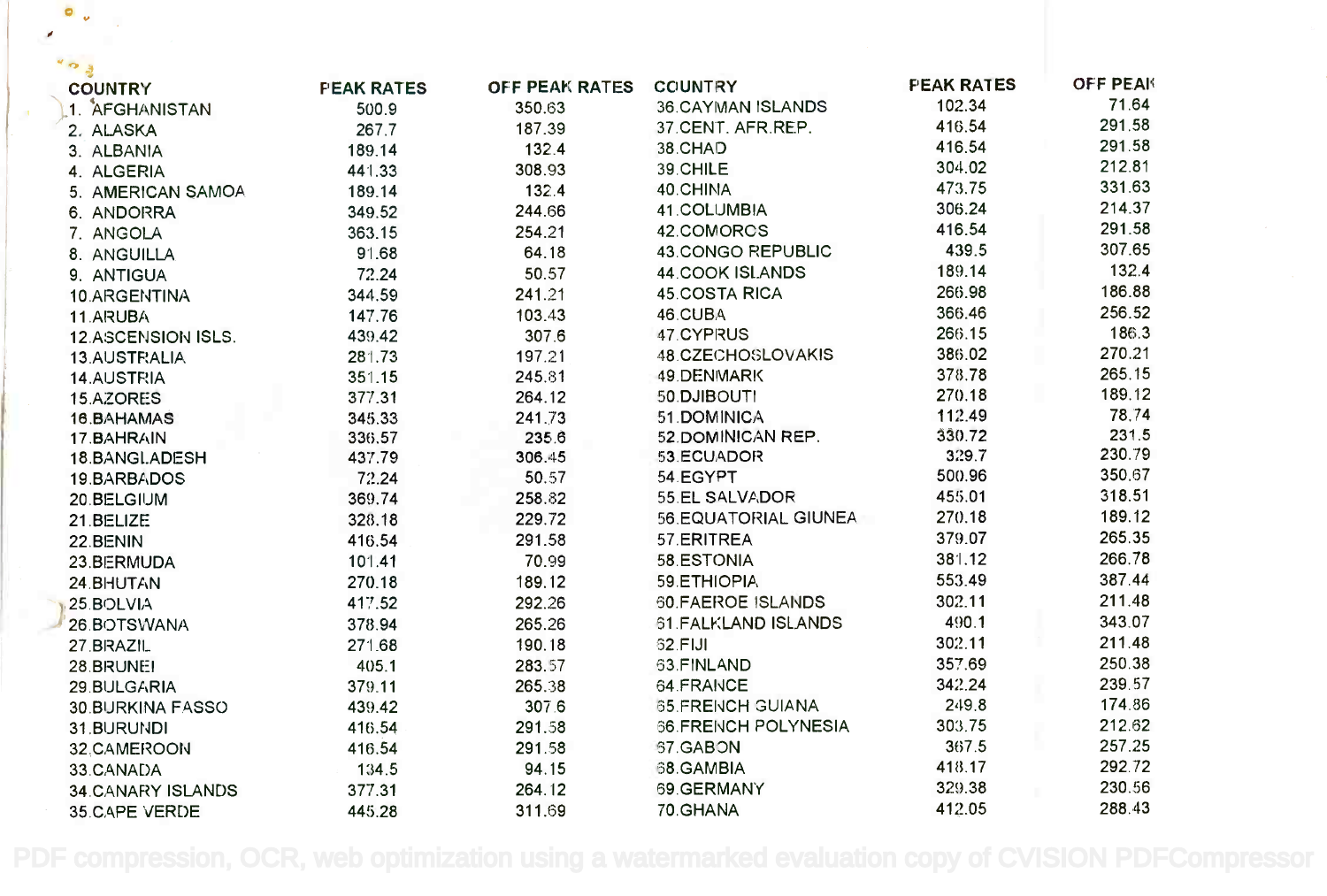|                | <b>COUNTRY</b>      | <b>PEAK RATES</b> | OFF PEAK RATES COUNTRY |                      | <b>PEAK RATES</b> | OFF PEAK |
|----------------|---------------------|-------------------|------------------------|----------------------|-------------------|----------|
| $\blacksquare$ | 71. GIBRALTAR       | 334.81            | 234.36                 | 106.LIBERIA          | 499.91            | 349.94   |
|                | 72. GILBERT ISLANDS | 154.4             | 108.08                 | 107.LIBYA            | 358.68            | 251.08   |
|                | 73. GREECE          | 427.36            | 299.15                 | 108.LITHUANIA        | 322.26            | 225.58   |
|                | 74. GRENADA         | 91.68             | 64.18                  | 109.LUXEMBORG        | 421.44            | 295.01   |
|                | 75. GUADELOUPE      | 112.49            | 78.74                  | 110.MACAO            | 480.29            | 336.2    |
|                | <b>76. GUAM</b>     | 302.11            | 211.48                 | 111.MADERIA          | 270.18            | 189.12   |
|                | 77. GUATEMALA       | 428.48            | 299.94                 | 112.MALGASY          | 499.91            | 349.94   |
|                | 78. GUINEA          | 419.81            | 293.87                 | 113.MALAWI           | 330.72            | 231.5    |
|                | 79. GUINEA BISSAU   | 419.81            | 293.87                 | 114. MALAYSIA        | 317.02            | 221.92   |
|                | 80. HAITI           | 341.86            | 239.3                  | 115.MALDIVES         | 93.28             | 65.3     |
|                | 81. HAWAII          | 226.35            | 158.45                 | <b>116.MALI</b>      | 499.91            | 349.94   |
|                | 82. HONDURAS        | 372.24            | 260.57                 | 117.MALTA            | 367.5             | 257.25   |
|                | 83. HONG KONG       | 288.45            | 201.91                 | 118. MARIANA ISLANDS | 375.67            | 262.97   |
|                | 84. HUNGARY         | 367.5             | 257.25                 | 119. MARTINIQUE      | 138.65            | 97.05    |
|                | 85. ICELAND         | 313.56            | 219.49                 | 120.MAURITANIA       | 499.91            | 349.94   |
|                | 86. INDIA           | 317.3             | 222.11                 | 121. MAURITIUS       | 266.15            | 186.3    |
|                | 87. INDONESIA       | 425.54            | 297.88                 | 122.MEXICO           | 346.72            | 242.7    |
|                | 88. IRAN            | 375.67            | 262.97                 | 123, MICRONESIA      | 189.14            | 132.4    |
|                | <b>89. IRAQ</b>     | 383.85            | 268.69                 | 124. MIDWAY          | 330.72            | 231.5    |
|                | 90. IRELAND         | 418.78            | 293.15                 | 125.MOLDOVIA         | 363.41            | 254.39   |
|                | 91. ISRAEL          | 411.54            | 288.08                 | 126. MONACO          | 920.15            | 644.1    |
|                | 92. ITALY           | 421.14            | 294.8                  | 127. MONGOLIA        | 189.14            | 132.4    |
|                | 93 IVORY COAST      | 463.23            | 324.26                 | 128. MONTSERRAT      | 101.41            | 70.99    |
|                | 94. JAMAICA         | 130.59            | 91.41                  | 129. MOROCCO         | 414.9             | 290.43   |
|                | 95. JAPAN           | 442.56            | 309.79                 | 130. MOZAMBIQUE      | 419.81            | 293.87   |
|                | 96. JORDAN          | 372.4             | 260.68                 | 131. MYNANMAR        | 539.14            | 377.4    |
|                | 97. KAMPUCHIA       | 378.94            | 265.26                 | 132. NAMIBIA         | 477.02            | 333.92   |
|                | 98. KAZAKHSTAN      | 344.77            | 241.34                 | <b>133. NAURU</b>    | 154.4             | 108.08   |
|                | 99. KENYA           | 302.48            | 211.74                 | 134. NEPAL           | 404.37            | 283.06   |
|                | 100.KORE:A(SOUTH)   | 591.45            | 414.01                 | 135. NETHERLANDS     | 402.24            | 281.57   |
|                | 101.KUWAIT          | 367.5             | 257.25                 | 136.NETHERL. ANT.    | 264.72            | 185.3    |
|                | 102.LAOS            | 591.45            | 414.01                 | <b>137. NEVIS</b>    | 91.68             | 64.18    |
|                | 103.LATVIA          | 922.6             | 645.82                 | 138. NEW CALEDONIA   | 270.18            | 189.12   |
|                | 104.LEBANON         | 457.06            | 319.94                 | 139. NEW ZEALAND     | 293.46            | 205.42   |
|                | 105.LESOTHO         | 257.98            | 180.58                 | 140.NICARAGUA        | 315.78            | 221.04   |

 $\bullet$ 

[PDF compression, OCR, web optimization using a watermarked evaluation copy of CVISION PDFCompressor](http://www.cvisiontech.com)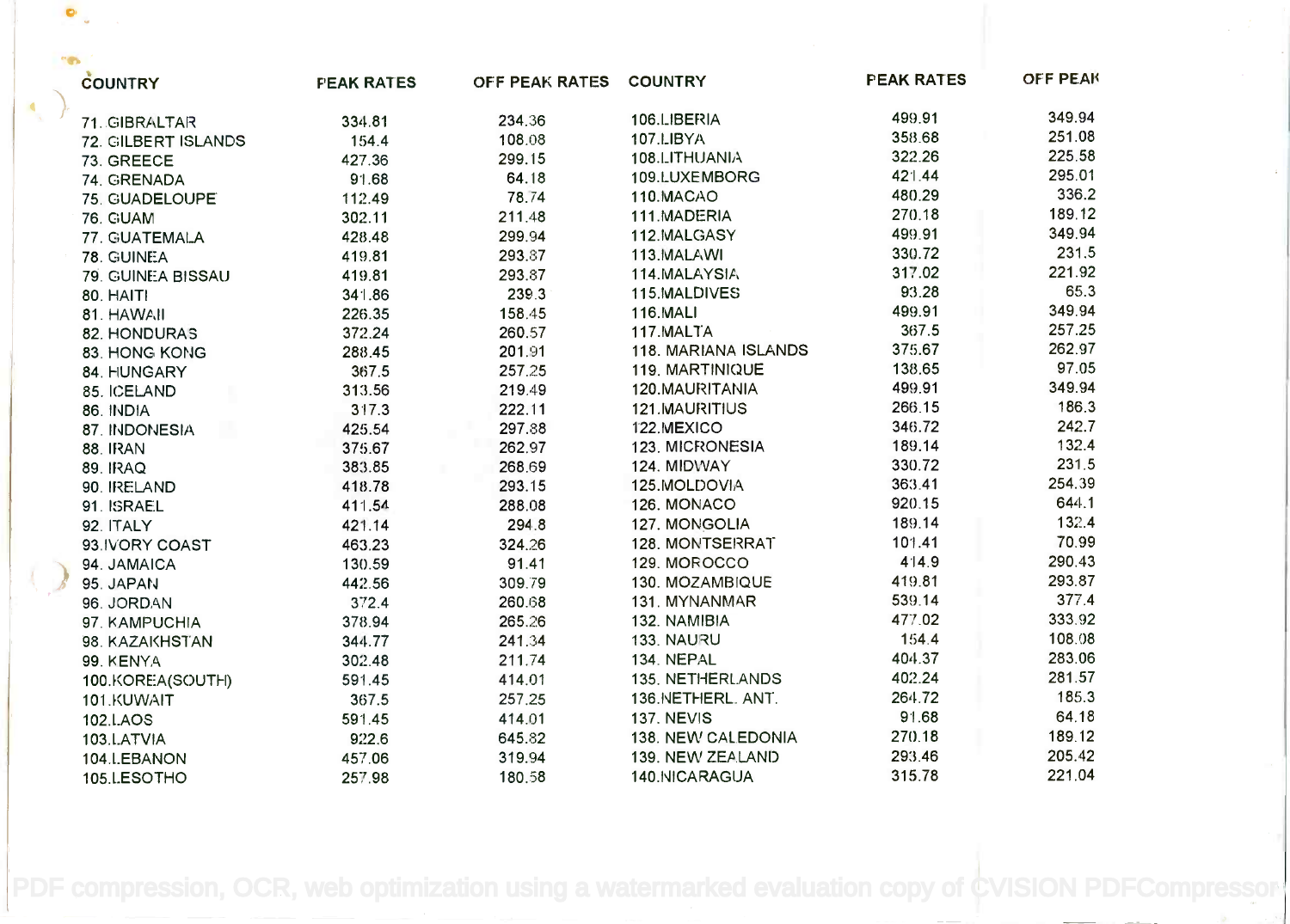| <b>COUNTRY</b>               | <b>PEAK RATES</b> | OFF PEAK RATES | <b>COUNTRY</b>            | <b>PEAK RATES</b> | <b>OFF PEAK</b> |  |
|------------------------------|-------------------|----------------|---------------------------|-------------------|-----------------|--|
| <b>141. NIGER</b>            | 414.04            | 289.83         | 177.ST LUCIA              | 91.68             | 64.18           |  |
| 142. NIGERIA                 | 305.39            | 213.77         | 178.ST MAARTEEN           | 405.1             | 283.57          |  |
| 143. NIUE ISLANDS            | 313.56            | 219.49         | 179.ST VINCENT            | 91.68             | 64.18           |  |
| 144. NORTH KOREA             | 591.45            | 414.01         | 180.SUDAN                 | 379.3             | 265.51          |  |
| 145. NORWAY                  | 330.72            | 231.5          | 181.SURINAME              | 139.84            | 97.89           |  |
| 146.OMAN                     | 375.67            | 262.97         | 182.SWAZILAND             | 375.67            | 262.97          |  |
| 147. PAKISTAN                | 421.26            | 294.88         | 183.SWEDEN                | 372.4             | 260.68          |  |
| 148. PANAMA                  | 368.3             | 257.81         | 184.SWITZERLAND           | 422.91            | 296.04          |  |
| 149. PAPUA N. GUINEA         | 405.07            | 283.55         | 185.SYRIA                 | 372.4             | 260.68          |  |
| 150. PARAGUAY                | 364.16            | 254.91         | 186.T&T                   | 72.24             | 50.57           |  |
| <b>151. PERU</b>             | 347.97            | 243.58         | 187. TAIWAN               | 546.18            | 382.32          |  |
| 152.PHILIPPINES              | 494.19            | 345.93         | 188.TANZANIA              | 508.08            | 355.66          |  |
| 153.POLAND                   | 421.44            | 295.01         | 189. THAILAND             | 457.62            | 320.33          |  |
| <b>154. PORTUGAL</b>         | 419.38            | 293.56         | 190.TOGO                  | 439.42            | 307.6           |  |
| <b>155.PUERTO RICO</b>       | 226.22            | 158.36         | 191.TONGO                 | 189.14            | 132.4           |  |
| 156.QUATAR                   | 483.56            | 338.49         | 192.TUNSIA                | 378.94            | 265.26          |  |
| 157.REP.OF GUINEA            | 270.18            | 189.12         | 193.TURKEY                | 365.95            | 256.17          |  |
| 158.REUION                   | 189.14            | 132.4          | 194.TURKS&CAICOS          | 138.65            | 97.05           |  |
| 159. ROMANIA                 | 367.5             | 257.25         | <b>195.TUVALU ISLANDS</b> | 270.18            | 189.12          |  |
| 160.RWANDA                   | 477.02            | 333.92         | 196.UGANDA                | 292.1             | 204.47          |  |
| 161.SAIPAN                   | 270.18            | 189.12         | 197.UKRAINE               | 922.6             | 645.82          |  |
| <b>162.SAO TOME&amp;PRIN</b> | 392.02            | 274.41         | 198.U.K                   | 187.58            | 131.31          |  |
| 163. SAUDI ARABIA            | 546.18            | 382.32         | 199.URUGUAY               | 312.98            | 219.08          |  |
| 164.SENGAL                   | 424.32            | 297.02         | 200.U.A.E.                | 349.52            | 244.66          |  |
| 165.SEYCHELLES               | 439.42            | 307.6          | 201.U.S.A.                | 167.07            | 116.95          |  |
| 166.SIERRA LEONE             | 427.57            | 299.3          | 202.U.S.SR.               | 343.15            | 240.21          |  |
| 167.SINGAPORE                | 309.92            | 216.94         | 203. VANUATU              | 439.42            | 307.6           |  |
| 168.SLOVAKIA                 | 270.18            | 189.12         | 204.VENEZUELA             | 343.38            | 240.36          |  |
| 169.SLOVENIA                 | 270.18            | 189.12         | 205.VIETNAM               | 378.94            | 265.26          |  |
| 170.SOLOMON ISLANDS          | 270.18            | 189.12         | 206. VIRGIN ISL. BR.      | 248.17            | 173.72          |  |
| 171.SOMALIA                  | 270.18            | 189.12         | 207. VIRGIN ISL. US.      | 330.72            | 231.5           |  |
| <b>172.SOUTH AFRICA</b>      | 399.7             | 279.79         | 208. WALLIS7FUTUMA        | 189.14            | 132.4           |  |
| 173.SPAIN                    | 423.04            | 296.13         | 209. WESTERN SAMOA        | 270.18            | 189.12          |  |
| 174.SRI LANKA                | 302.11            | 211.48         | 210. YEMEN ARABA, REP.    | 412.45            | 288.72          |  |
| 175.ST.HELENA                | 379.07            | 265.35         | 211.YUGOSLAVIA            | 371.59            | 260.11          |  |
| 176.ST KITTS                 | 91.68             | 64.18          | <b>212.ZARIE</b>          | 483.42            | 338.4           |  |

[PDF compression, OCR, web optimization using a watermarked evaluation copy of CVISION PDFCompressor](http://www.cvisiontech.com).